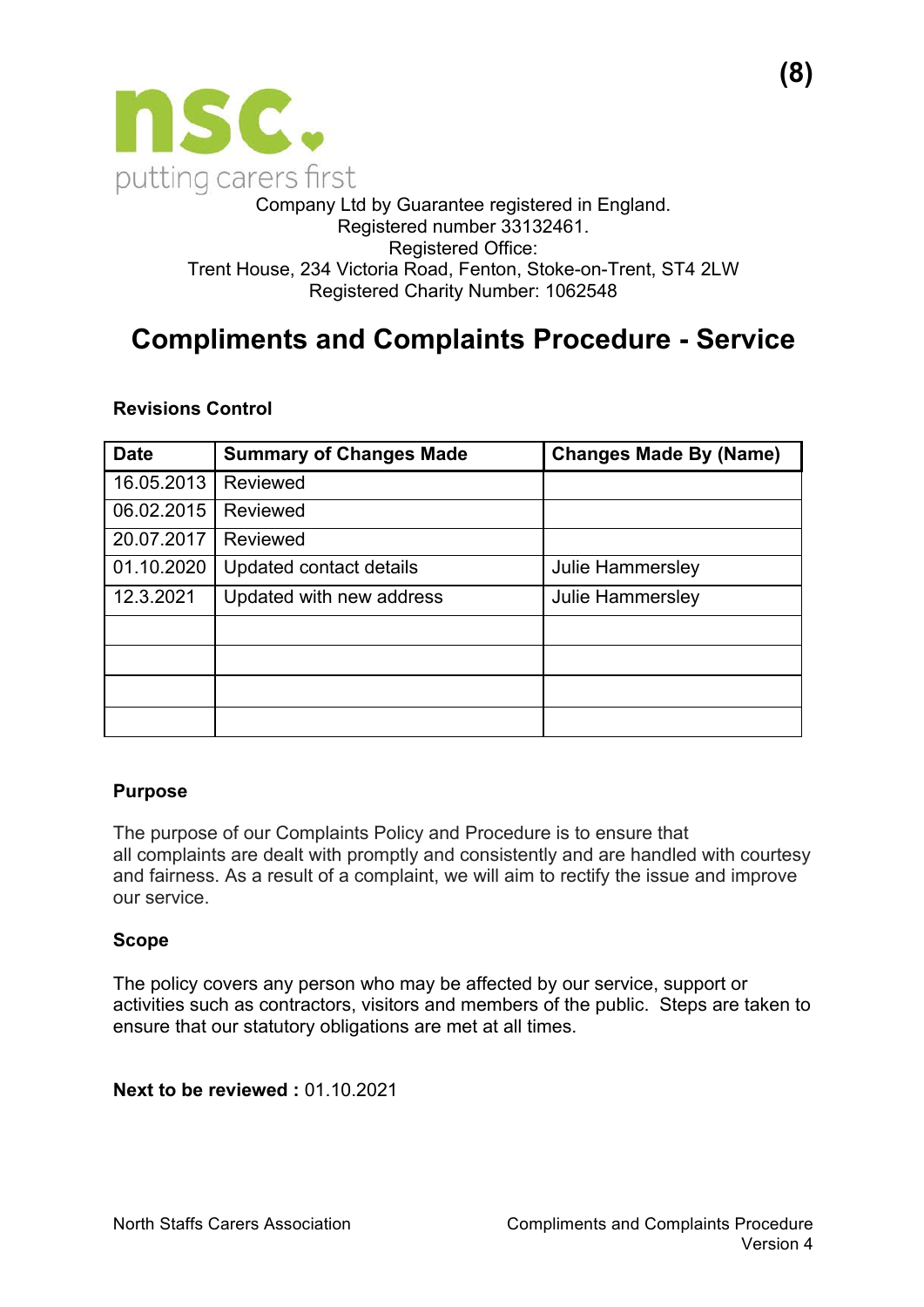

## **Compliments and Complaints Procedure - Service**

## **We need to know**

North Staffs Carers Association welcomes every opportunity to monitor and improve its service. You can help by letting us have your comments on the service you have received from us, we need to know if it is good or not so good, if we are to get it right for Carers. This aims to provide you with the information needed to assist you in expressing your views, concerns, comments or complaints.

### **How you can help us to improve the service we provide**

You can help by letting us have your comments on the service you have received from us – is it good or not so good?

Do not be afraid you will be thought of as a nuisance. We are keen to provide Carers with a good quality service that meets their needs within the limitations of our resources. Your voice is most important if North Staffs Carers is to get it right for Carers. Our service is only as good as you enable it to be!!

You can make a comment, suggestion or complaint in person, by telephone or in writing.

We will always aim to deal with your concerns quickly, confidentially and sensitively. We will not share any information about you with a third party without your consent. However, if your complaint involves a volunteer, member of staff, the person concerned will normally be informed, unless you specifically request otherwise, in order that we can respond and take action if necessary to resolve the matter as quickly as possible.

Positive comments and suggestions are an equally valuable source information for us in improving services and making sure that staff and volunteers do receive praise and appreciation.

**You can** either let us know in person, by telephone or in writing to the Project Worker of the project concerned or the Chief Officer at :

> North Staffs Carers Trent House, 234 Victoria Road, Fenton, Stoke-on-Trent, **ST4 2LW** Tel : 01782 793100